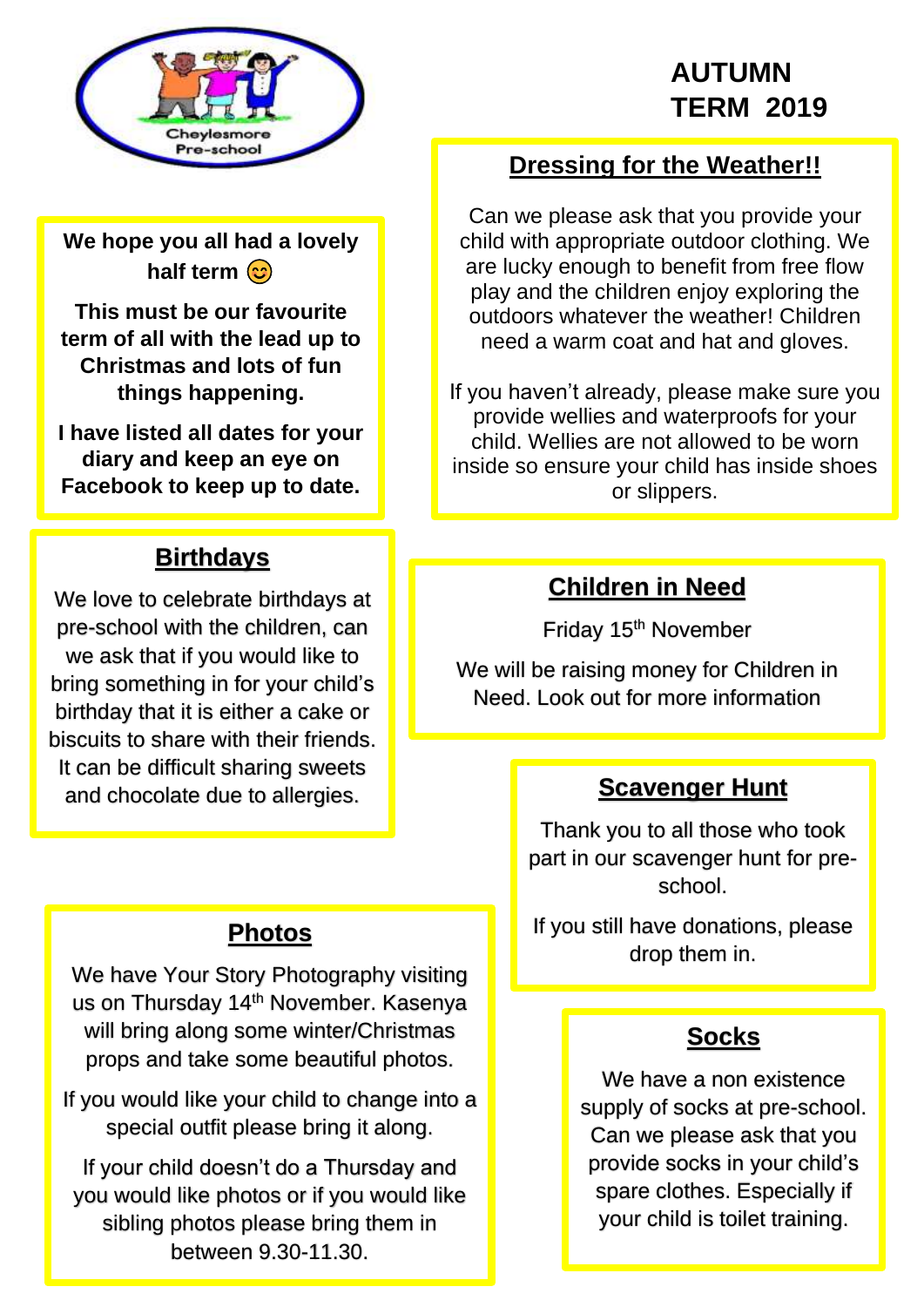## **Parent Consultations**

We are holding our parent consultations, this gives you the opportunity to come and discuss with your child's key person about how they are getting on at pre-school, any concerns or to share achievements.

To book your appointment please speak to your child's key person

Monday 18<sup>th</sup> November-Crawling Caterpillars and Bouncing Butterflies

Tuesday 19<sup>th</sup> November-Buzzy Bees and Laughing Ladybirds

The appointments will be between 9-3pm if you cannot make these times please speak to Amy or Shannon

#### **Reminders**

- **All children need a bag with spare clothes, you never know when your child may need them!**
- **Please encourage children to leave toys and personal belongings at home, so they do not get broken or lost.**
- **Please ensure your child's fees are paid by the 4th of the month.**
- **Mobile phones are not to be used in pre-school, please end your call before you enter.**
- **If your child has had a high temperature or needed medicine, such as paracetamol or ibuprofen prior to their session they will not be able to attend until they are well enough.**

# **Christmas Sing Along**

The children are busy already practising our christmas songs ready for our Christmas sing along  $\circled{a}$ 

This will be held

Monday 16<sup>th</sup> December

2-3pm

Further details to follow

#### **. Christmas Party**

Our Christmas Party for the children will be

Wednesday 18<sup>th</sup> December

4-5.30pm

Pre-school will be closing at 3.30 on this day to get the main hall ready.

Tickets will be sold closer to the time and parents will be required to stay with their child.

#### **. Tapestry**

We hope you are enjoying seeing all the lovely things your child gets up to at preschool, if you have still not managed to log on please see Amy.

It would be lovely for parents to share any wow moments your child has at home, birthdays, holidays or celbrations.